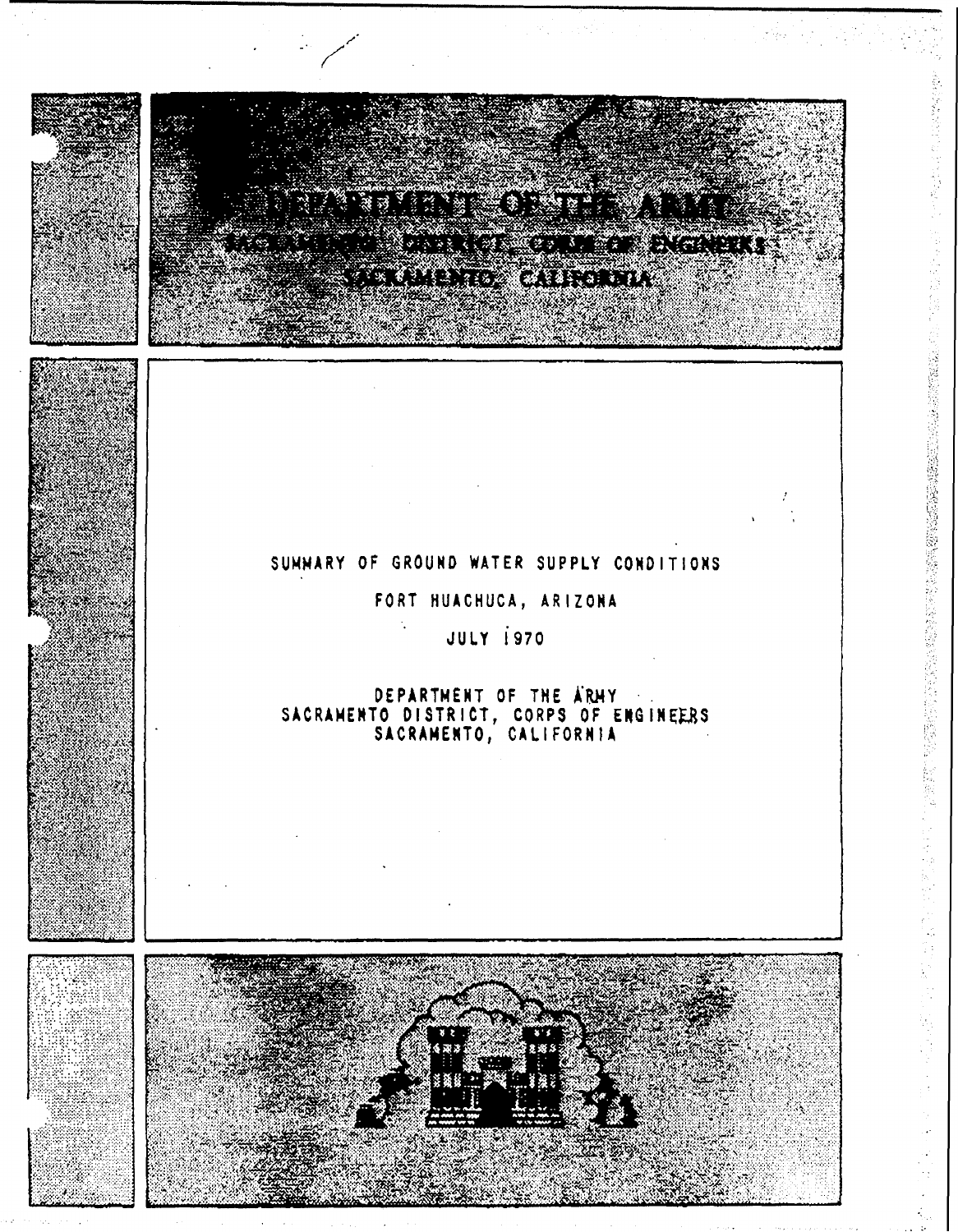and several small cut-ott walls and a transmission pipeline in Garden Canyon. An observation well located along Elevenmile Road about 1.3 miles northwest of Libby Field was proposed but not approved.

15. The Los Angeles District has prepared a long-range plan of study of ground water and surface water supplies at Fort Huachuca, including recommendations tor observation and test wells. With the transfer of functions to the Sacramento District, it was decided to have an immediate study made to accomplish the folloving tasks.

a. Collection of available information on existing wells in the vicinity of the post wells to update the USGS Water Supply paper.

b. Evaluation of information and of recanmendations for geological. investigation and for the construction of observation wells required to monitor the ground-vater basin in the vicinity of the post wells.

c. Preparation of cost estimates for well construction.

d. Updating of the USGS ground-water contour map of 1963.

e. Preparation of a draft report, which is herein presented, to describe the findings and to 'serve- as a basis for broader studies.

16. Geology and ground water. - A detailed description of geologic conditions in the Fort Huachuca area is contained in U.S. Geological Survey Water Supply Paper 1819-D. Much of the infonnation contained in the following paragraphs was developed from that report and during discussions with S. G. Brown and E. S. Davidson of the U.S. Geological. Survey in Tucson.

17. The aquifer in the Fort Huachuca area is made up of two geologic formations called the upper and lower units of basin fill by the USGS.

- 6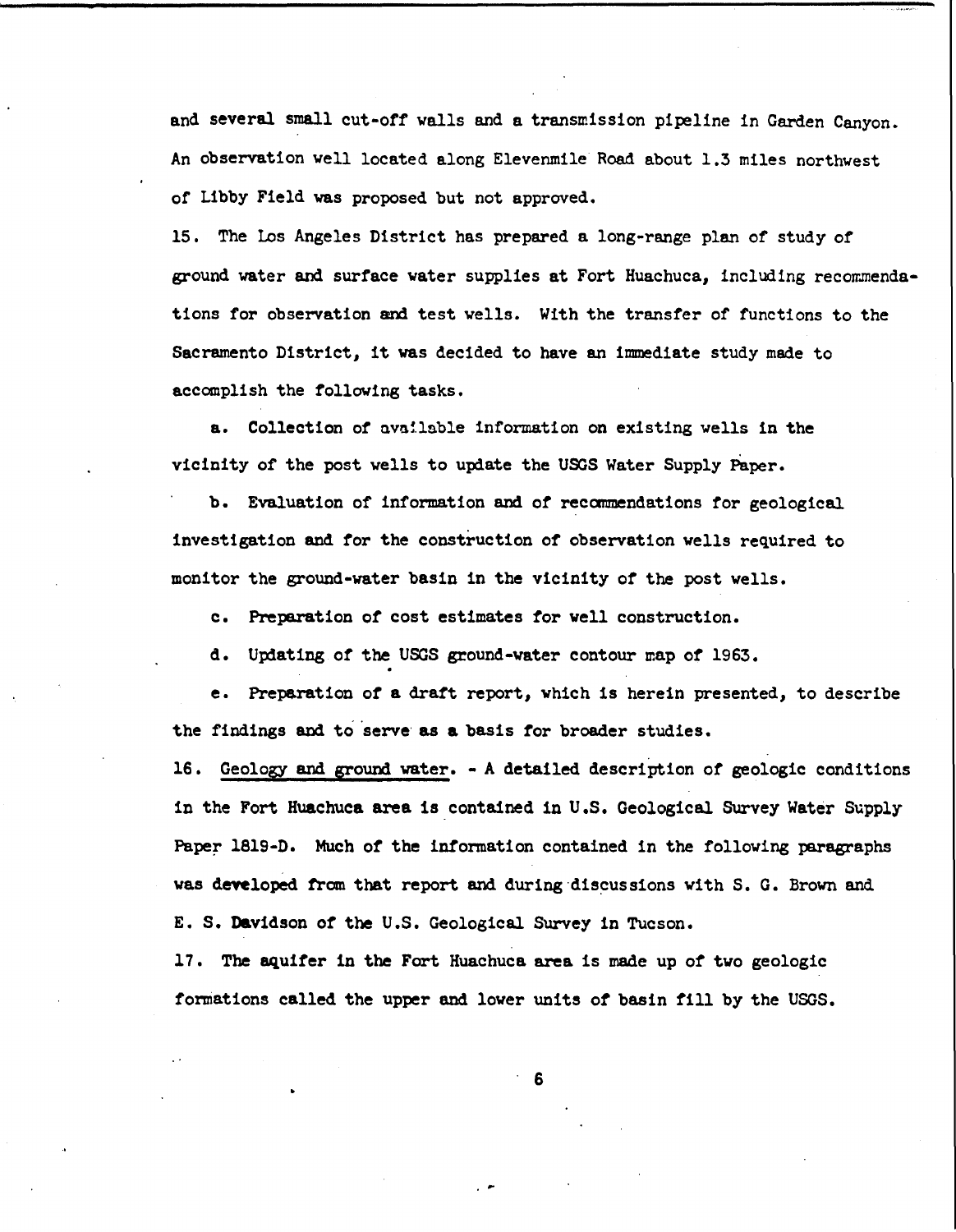Information from well logs and a few outcrops indicate that the lower unit is °a poorly sorted, mostly heterogeneous mixture of silt, sand, pebbles, cobbles and boulders as much as one foot in diameter. Bedding is lenticular to tabular and some layers show cross bedding. The unit is about 235 feet thick in the post vell field and Sierra Vista area, and is thicker on the west side of the area in the vicinity of Lyle Canyon. Cementation is variable both vertically and laterally. The upper unit consists of veakly cemented, soft reddish brown clay, gravel, sand and silt. It grades from a very penneable alluvial fan gravel near the mouths of major streams along the Huachuca Mountains to relatively impenneable silt and limy clay containing a fev sandstone beds near the San Pedro River at Charleston. Both units have been tilted slightly, the lover unit as much as 20 degrees and the upper unit as much as 5 degrees. The lover unit is apparently cleaner and more permeable in the basin away from the mountain front and is the better water producer. However, the variation vithin the formation regarding particle size, sorting . and degree of cementation results in a somevhat spotty aquifer that has fair to good permeability in one area or at one depth and only poor to fair permeability at another area or depth. The fan-gravel facies of the upper unit has good to very good permeabil1ty; the sand and silt facies farther out in the basin has fair to good permeability, and the silt and clay facies has poor permeability.

18. Terrace deposits and recent stream alluvium cover a large part of the present land surface. They are very permeable but relatively thin, and mostly above the ground-vater table. They contribute to the ground-vater resources

. 7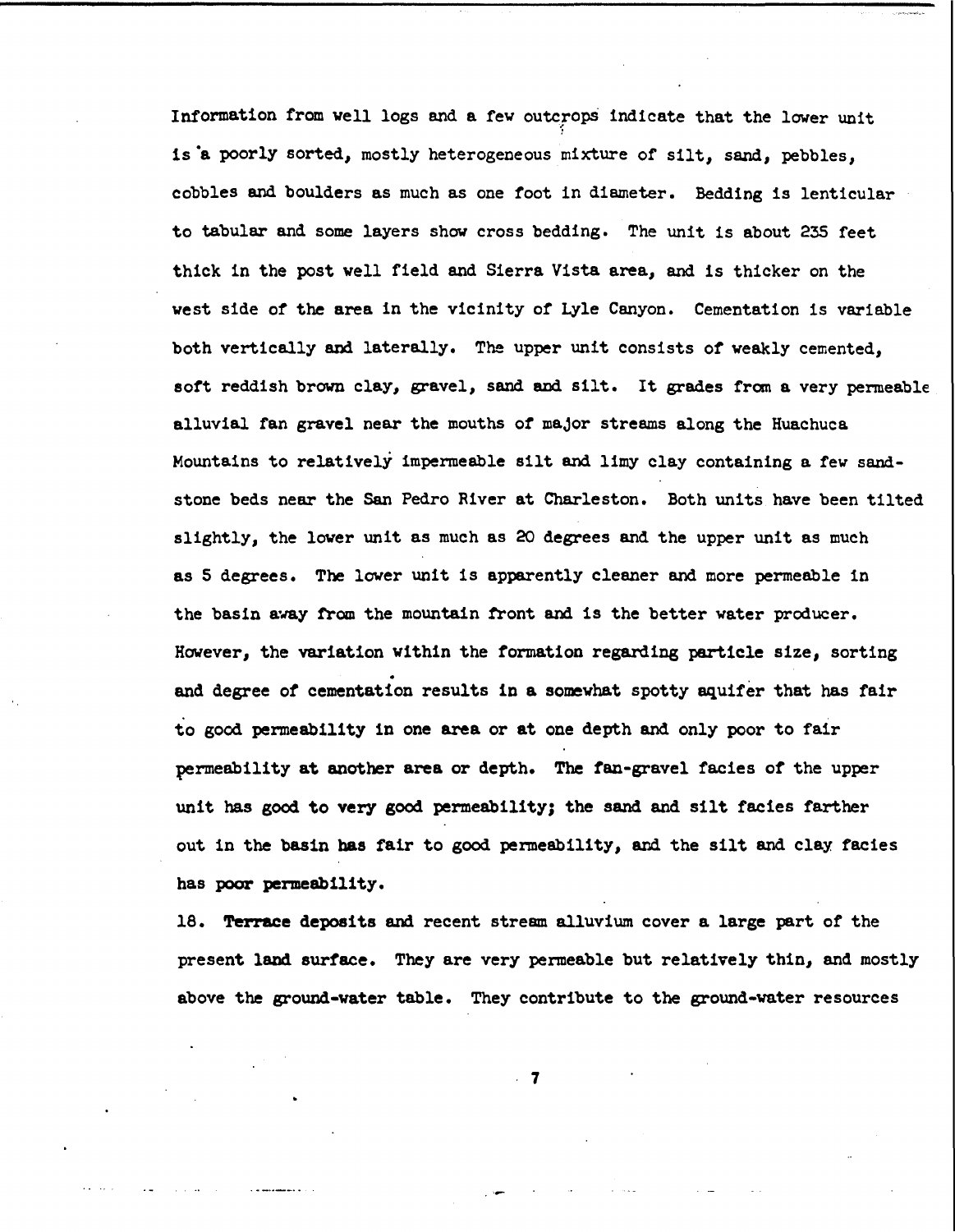by providing open channels for surface water to infiltrate to the ground water reservoir.

19. The basin fill material is underlain by a brownish red to brownish gray conglomerate called the Pantano Formation. It consists of a mixture of volcanic, shale, limestone and quartzite fragments in a matrix of coarse to fine, dirty sandstone. It is moderately well cemented and appears to contain sufficient fines to make it tight. Some water may be transmitted through fractures in the upper part of the formation, but in general it is a poor Yater producer.

20. The Huachuca Mountains on the southwest boundary of the sub-basin are made up of a faulted complex of granite, limestone, conglomerate and claystone ranging in age from Pre-Cambrian to Cretaceous. The rocks are impermeable, and any water stored or transmitted 1s dependent on fractures . or solution cavities. Inasmuch as the springs in the two major canyons have recently been developed to exploit their supplies of water, no further discussion of the mountains is considered necessary in this report.

21. Ground water relations. - One of the purposes of the present study 1s to update the USGS ground-water contour map of 1961. It was found that very few well owners have measuring devices installed in their water wells, and that measuring the water levels in most wells would require the removal of pumps. Therefore, to measure the yater levels in a sufficient number of wella to produce a current contour map was beyond. the scope of this study. Many well owners were contacted, however, and information was obtained where wells were recently constructed or where the well pumps had been pulled recently for servicing. The USGS has been measuring a large number of wells in the basin over a period of several years, and information on these was

e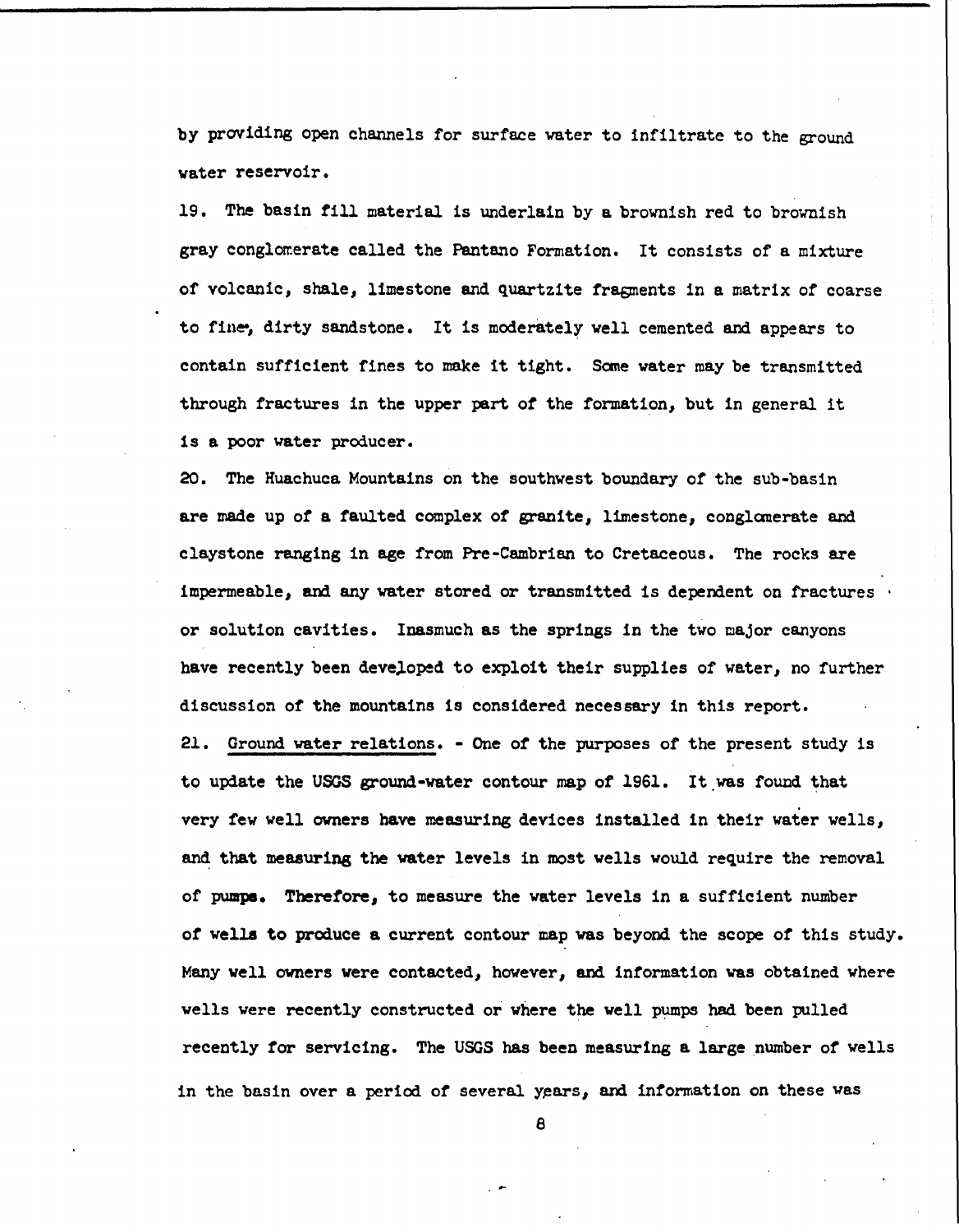obtained from them. The accompanying ground-water contour map is a composit of measurements taken mostly in 1968 and 1969. In some areas older readings were used to fill in blank areas. The map presents all the information that is available at the present time. In the Fort Huachuca-Sierra Vista area, the 1961 water contours are shown as dotted lines for comparison with the present interpretation.

22. A comparison of the USGS map compiled in 1961 and the accompanying map 1nd1cates that there is no general decline of the water level on a basin wide scale. In fact, the only area of any size that shows a definite decline 1s that surround1ng the wells at Fort Huachuca and Sierra Vista. In the Huachuca City area there are not enough reliable data ava11able for an evaluation of water levels. Water level readings 1ndicate a decline of 3 feet in one well and 16 feet in another one since 1961. East of Huachuca City, water levels are about the same as 1961; in one well the water level is up 3 feet. In the area south and southeast of Sierra Vista the difference between the present ground-water map and the 1961 map is the result of new information from additional wells, which provides a better definition of the water surface 1n that area. Canpared to the water levels read in 1961, recent measurements have varied only a few feet, up or down.

23. In the Fort Huachuca-Sierra Vista area, available data indicate a decline from 1961 to 1970 of about 12 feet in well la and of about 20 feet in well 4. Data on the other wells appeared to be conflicting and are not used. The indicated rates *ot* decline are 1.3 and 2.2 teet per year, less than the 3 feet per year reported by the USGS for the period from 1959 to 1963. These data should be enlarged by systematic readings on the base wells, but they do . indicate a continued decline due to over-pumping *ot* the available ground

9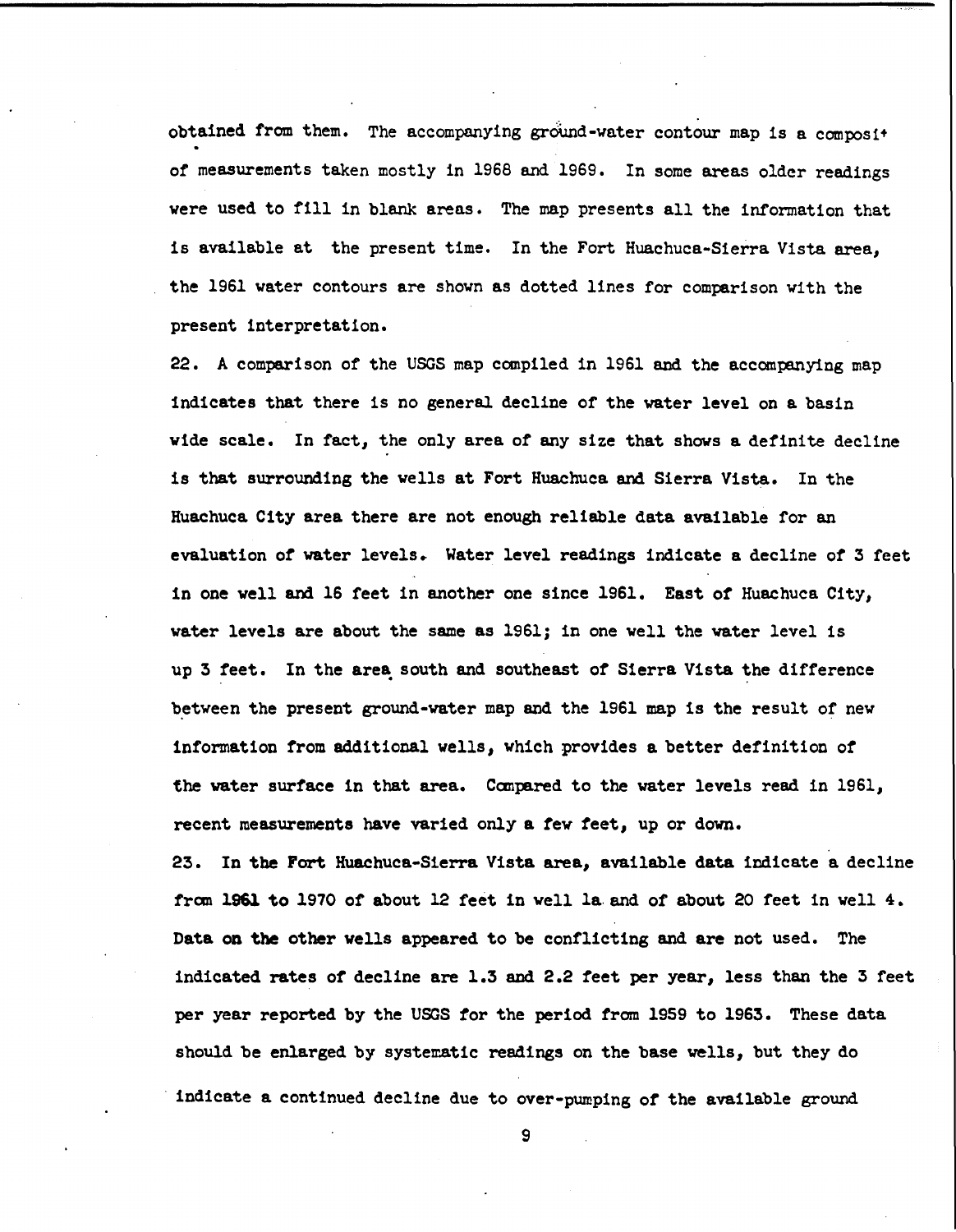water by post wells and by private wells. The Fort Huachuca well field and the wells of Sierra Vista and the surrounding area are all drawing from the same body of ground water. Because of the concentration of wells, there is a mutual interference between the city wells and the post wells. This has been indicated by aquifer tests and has been confirmed by long • term water level measurements. The result is that the post has only partial control over the problems in its own well field; as water use is increased in Sierra Vista because of growing population and business, the post well field will be adversely affected.

24. Selected areas of interest. - Several areas of interest are apparent on the ground water map, Fig. 1. In the north half of T.21S., R.20E., extending from Sierra Vista north to the Babocomari River, there are no wells except for those in the northwest corner near Huachuca City. This area was designated in the USGS Water Supply Paper l819-D as the most favorable area withih reasonable distance from the post, and the present report concurs. Water levels in adjacent wells (Fig. 1) suggest that the gound water surface has a gentle gradient sloping northeast. The flat gradient probably is related to higher than average permeability. The area is favorable for testing and is outside the area of drawdown around the post well field.

25. The area within the reservation boundary north and northwest of Libby Field also has no wells and the shape of the ground water contours is not known. Observation wells are needed both as a guide for future test wells and to monitor the water table as it may be affected by natural changes, surface water diversion, or pumping of new wells.

10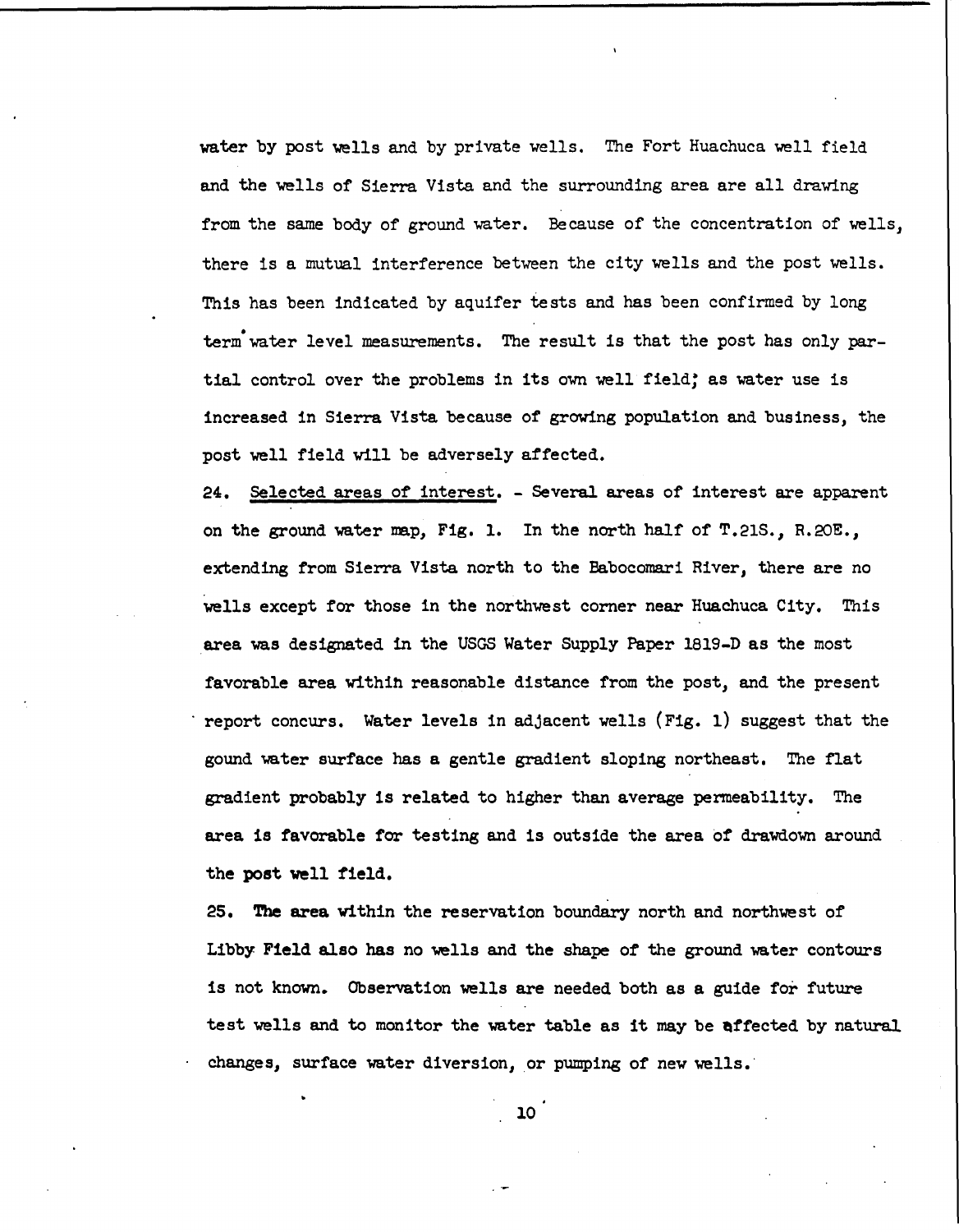~6. The area south of Sierra Vista and below the mouth of Garden Canyon lacks wells, except for those recently drilled at the mouth of the canyon. Observation or test wells are needed here for the same reasons as stated in paragraph 25. Most of the currently diverted surface water comes from Garden Canyon, and monitor wells for information on possible effects on ground water are needed.

.~

27. In the west half of T.22S., R.21E., about 4 miles southeast of Sierra Vista and outside the reservation boundary, the 4200 foot water contour projects northeastward toward the San Pedro River. This indicates that the water table probably is nearly flat, and the area is favorable for water exploration. The area, however, is not far from the group of private wells east of Sierra Vista and may be affected by further private development.

28. Well dr11lins methods. - Most of the wells in this part of Arizona are reported to have been drilled by cable tool (churn drill); in this method casing is driven down as the hole is drilled. A casing diameter of 16 inches is common for a production well. An estimate obtained in 1970 from a contractor in Bisbee, Arizona for a 16-inch churn drill hole, 800 feet deep, was \$26,200 for the well and \$7,600 for development and testing. These tigures are without overhead, inspection, or contingency. A well of this size can be fully tested, and put into production if it pans out. A small-d1ameter observation hole, however, will not accomodate a test pump at the depths required in this area.

11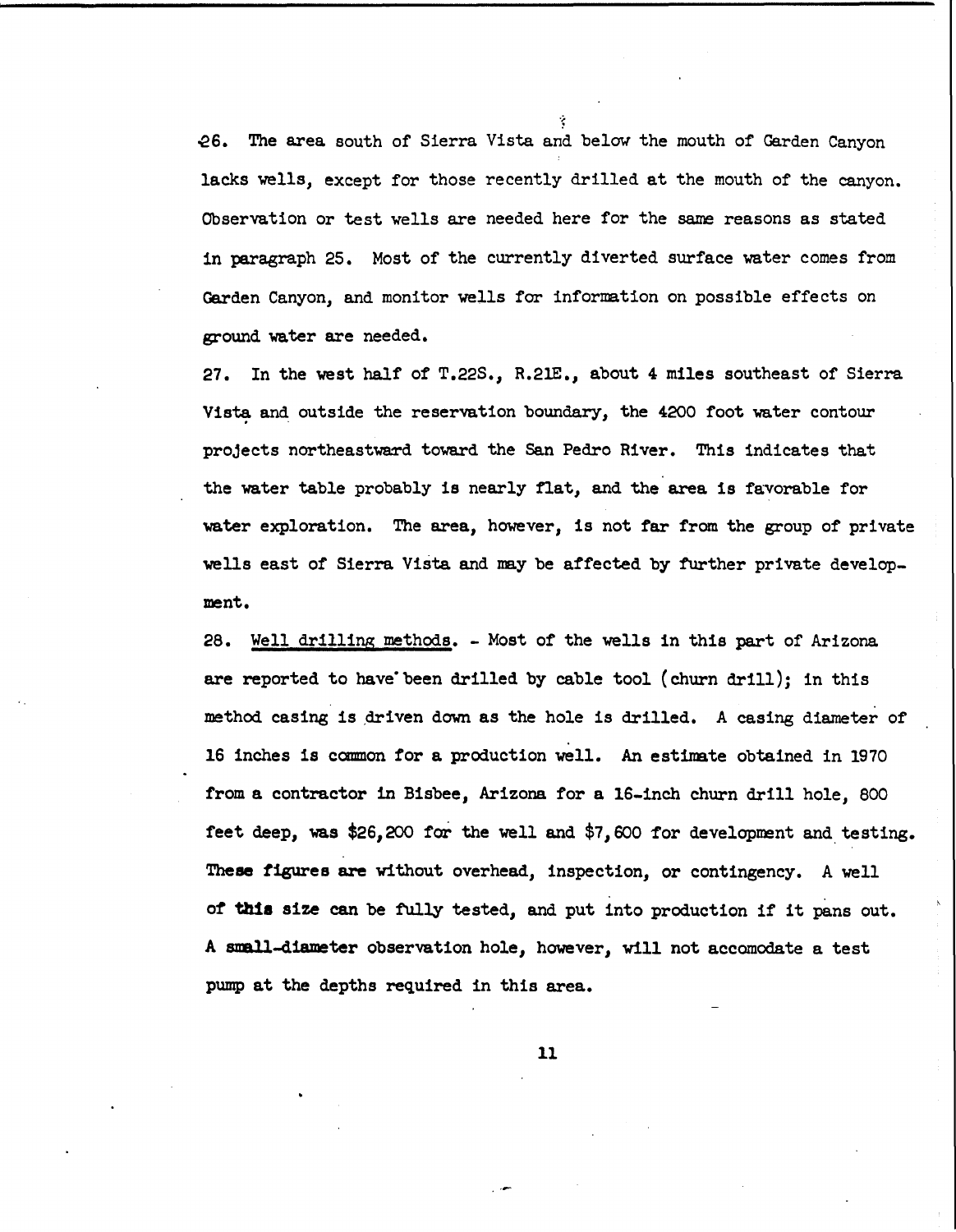29. The other major drilling method uses a rotary bit, and drilling mud is used instead of casing to keep the hole open. If there are no rigs of this type operating in the area, contractors from outside the area can be interested in bidding on a drilling job. Because a casing is not used initially, an electric log of the hole can be made. Electric logs of test or production wells are desirable, especially in new areas. Small-diameter holes can either be cased, or reamed to a larger diameter for test or production casing. Judging from recent contracts for wells drilled with rotary rigs in central California, the direct cost for a small-diameter (6 or 8 inch) observation hole would be about  $$12,500$ . The direct cost for a I6-inch production well would be about \$35,000, or approximately the same as for a comparable churn-drill well.

30. SUmmary and conclusions. - The conclusions drawn from the present study are summarized in the following items.

a. The geologic and hydrologic relations indicate that the ground water in the subject area is all part of the same hydraulic system, which largely represents water storage, and is recharged by insoak that probably is a small part of the surface runoff.

b. The ground water in the area of the post well field is overdrawn, is a small part of the surface runoff.<br>
b. The ground water in the area of the post well field is overdrawn,<br>
and a large cone of depression has been formed in the water table. Water<br>
levels in the area of influence (a rad levels in the area of influence (a radius of 1 to 2 miles) have continued *L\_· \_\_\_\_\_\_ ------------\_\_\_ ------------------------------* to decline and will continue until and unless pumping is reduced. The private wells in the Sierra Vista area interact with the post well field in forming the cone of depression of the ground water table. There -- '-- ------- 12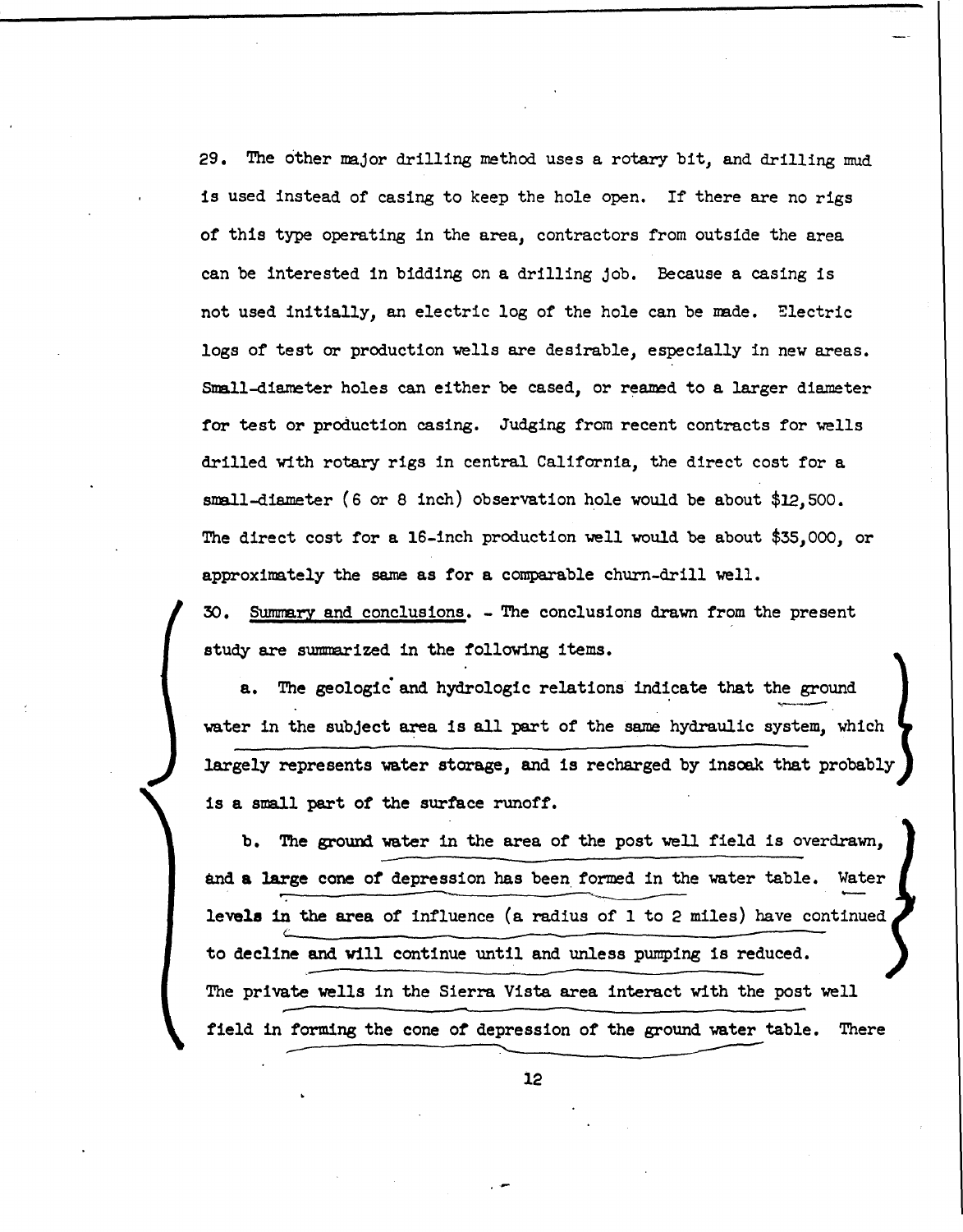is no control over the rate of pumping nor over the drilling of new wells in the privately owned area.

c. Contributions of water from the canyon developments and from reclaimed sewage are significant but not of major size. Most of the post supply will necessarily come from wells, unless water becomes available' from Charleston Reservoir or other sources.

d. Increasing the pumping capacity in or near the post well field ~------------------------------------ will aggravate the problem of declining water levels. The water require- ..... ments for the base should not be increased until new sources of water have been put on line to lower the pumping rate from the existing well field, and to furnish reserve pumping capacity.

e. Additional production wells should be sought in undeveloped areas of interest. The primary area of interest within the Reservation is north of Sierra Vista.

f. Water level data are lacking in the areas north and northwest of Sierra Vista and south of Sierra Vista. Observation holes or test wells are needed to determine the shape of the gound water surface and to provide information for further exploration.

31. Recommendations. - Because of the critical situation in the existing well field, and the reported interest in increasing the water demand, it is recommended that the following needs should be fulfilled concurrently.

a. A full-size test well is recommended at the approximate location shown on Fig. 1, in sec. 15, T.21S., R.20E. This well should be fully developed and tested. An electric log is desirable and it is recommended that a rotary rig be specified.